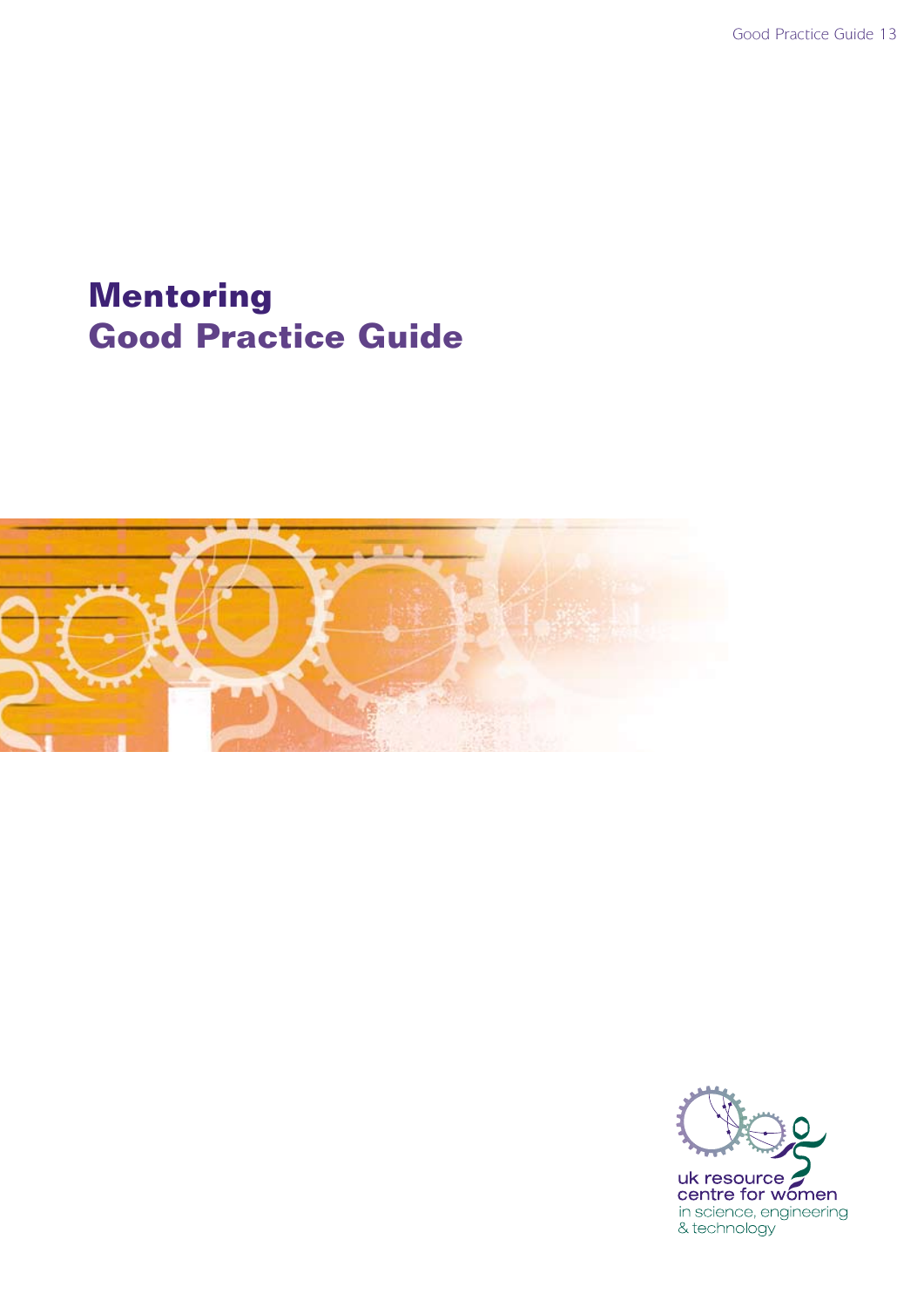## Foreword

I am delighted to introduce this new edition of the UK Resource Centre for Women in Science, Engineering and Technology's Mentoring Good Practice Guide.

I have experienced first hand, both as a mentor and as a champion of an in-house mentoring programme at The Simons Group, how mentoring can provide a professional development opportunity and a morale boost for talented women in a male-dominated environment.

The science, engineering and technology sectors continue to experience skills shortages that threaten UK competitiveness in global markets. Employers in these sectors need to develop and retain high quality individuals who can find creative business solutions and connect with a wide variety of stakeholders.

Mentoring is a powerful and flexible tool that helps organisations to attract, retain and develop skilled people, particularly women. A structured mentoring programme can help resolve a range of issues, building confidence and aspiration through access to appropriate role models, reducing feelings of isolation and helping to balance work and caring commitments. Mentoring helps to create motivated and well connected people, developing skills and knowledge of value to the mentor as well as to the mentee and to the organisation as a whole.

The UK Resource Centre for Women in Science, Engineering and Technology has helped a wide range of organisations to run mentoring programmes for women at various career stages, including women wishing to become members of public bodies and women wishing to return to SET careers after a break. This guide – now in its second edition – presents established good practice, enriched and illustrated by the UK Resource Centre for Women in Science, Engineering and Technology's learning and experience.

This guide will give you a real understanding of why and how mentoring has such a positive impact. It also tells you what support is available, through the UK Resource Centre for Women in Science, Engineering and Technology and others, to help you put mentoring programmes into practice within your organisation.

I recommend mentoring to you as a highly effective tool

that can make a real difference to your organisation.



#### Sandi Rhys Jones OBE

Vice-Chair, The UK Resource Centre for Women in SET Governing Body Non-Executive Director, The Engineering and Technology Board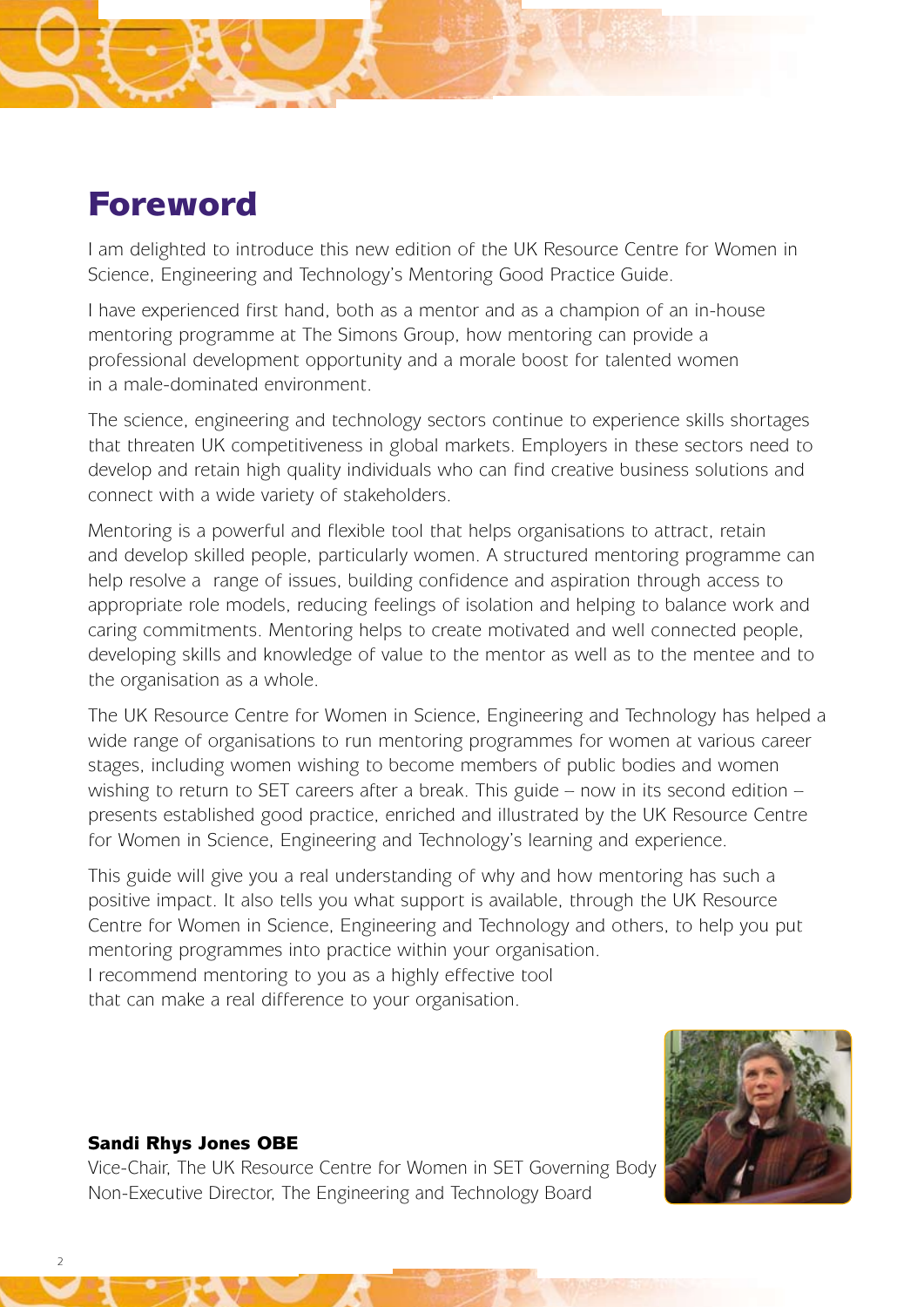## **Contents**

### Foreword

| What is mentoring?                               |    |  |  |
|--------------------------------------------------|----|--|--|
| The business case for mentoring<br>4             |    |  |  |
| Issues for women in SET careers<br>5             |    |  |  |
| Models of mentoring                              | 7  |  |  |
| Implementing a mentoring programme               | 8  |  |  |
| Idenitifying the need                            | 9  |  |  |
| Programme implementation                         | 9  |  |  |
| Recruitment and publicity                        | 9  |  |  |
| Selection and matching                           | 9  |  |  |
| <b>Training</b>                                  | 10 |  |  |
| <b>Ongoing support</b>                           | 11 |  |  |
| Monitoring and evaluation                        | 11 |  |  |
| 12<br>The mentoring contract and progress record |    |  |  |
| Independent mentoring - MentorSET<br>14          |    |  |  |
| What the UKRC can offer<br>15                    |    |  |  |
|                                                  |    |  |  |
| Case study: The British Pharmacological Society  | 6  |  |  |
| Case study: Peer Mentoring Circles               | 6  |  |  |
| Case study: The University of York<br>8          |    |  |  |
| Case study: Mentoring for Public Life            | п  |  |  |
|                                                  |    |  |  |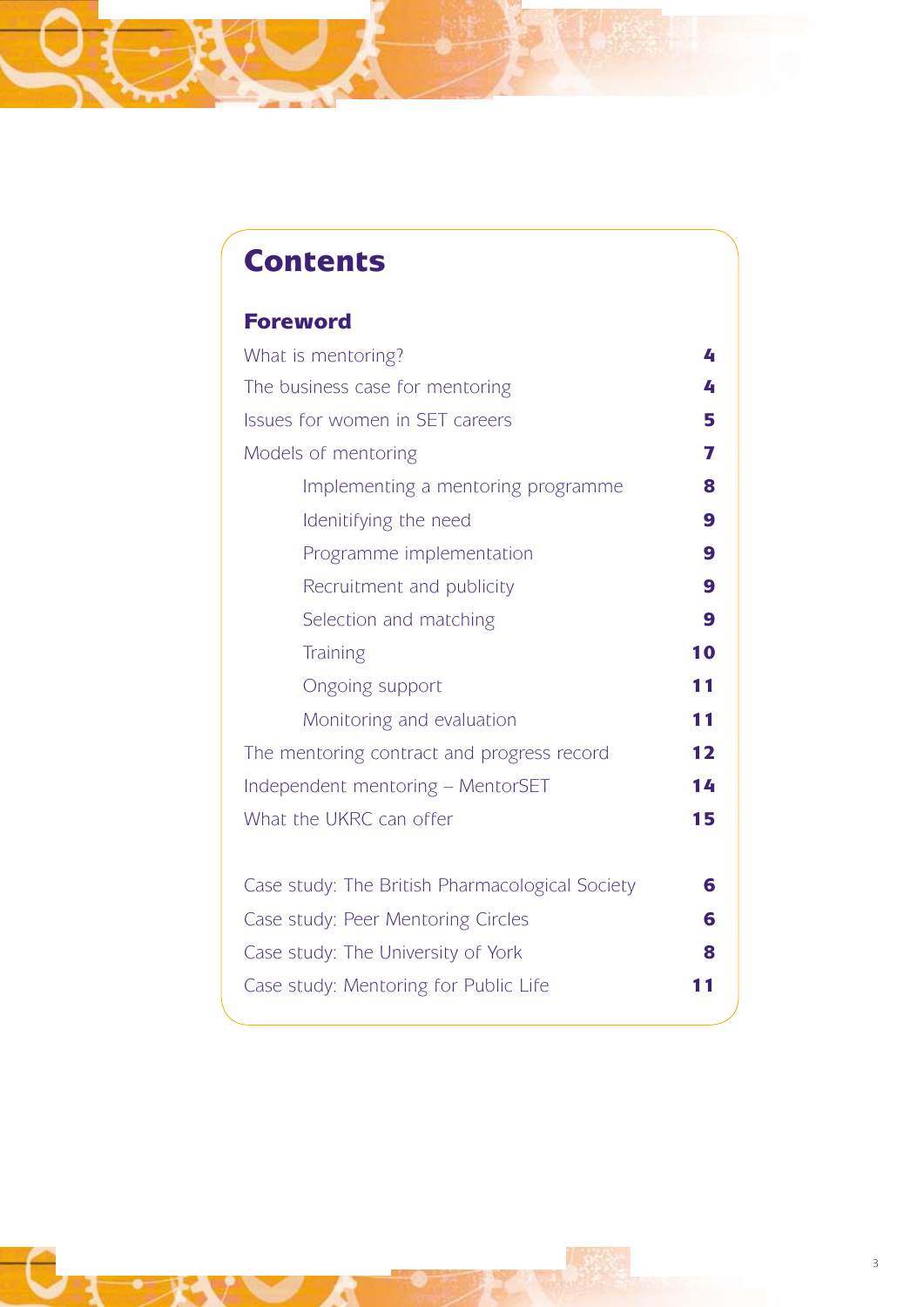## What is mentoring?

There are numerous definitions of mentoring and many different ways of running a mentoring programme. Most descriptions of mentoring contain words such as 'support', 'help', 'learning', 'making transitions' and 'realising potential'. The process of mentoring involves these aspects:

- The role of the mentor is one of support to the mentee or learner.
- The mentee should be open to new ideas and eager to learn and develop.
- The mentor should listen and give advice and guidance, when it is appropriate.
- Mentoring focuses on developing capability, by working with the mentee's goals to help them realise their potential.
- The mentee is responsible for their learning and development and setting the direction and goals for the relationship.
- The flow of learning is two-way in a mentoring relationship and the mentor often gains as much as the mentee.
- • A mentor is a 'professional friend'.

*"Building a relationship with my mentor has increased my confidence to tackle job related issues, and has made me feel that I am not alone! It's also been great to meet someone I would not normally meet, share experiences and just have a good chat about issues. It's also been fun."*

*A mentee from the University of York mentoring programme*

## The business case for mentoring

An acute shortage of qualified people and the increasing demand for scientific and engineering skills is threatening the UK's productivity, competitiveness and level of innovation. The shortage is compounded by the high leakage rate of SET graduates – especially women – to other sectors where their skills are equally valued.

However, the skills shortage could be largely rectified by encouraging more women into SET professions and ensuring those already working in SET remain there.

A women-only mentoring programme can help to support and motivate women already in SET careers, those considering entering the SET professions, or those wanting to return to work in SET following a career break. It can help women to focus on their career, make decisions on progression, and to explore strategies for improving work life balance. It is also a useful form of Continuing Professional Development. An organisation can use mentoring as an aid to career and succession planning, including encouraging promotion within their current staff base. This reduces recruitment costs and motivates a workforce by showing that internal promotion is part of their employer's culture.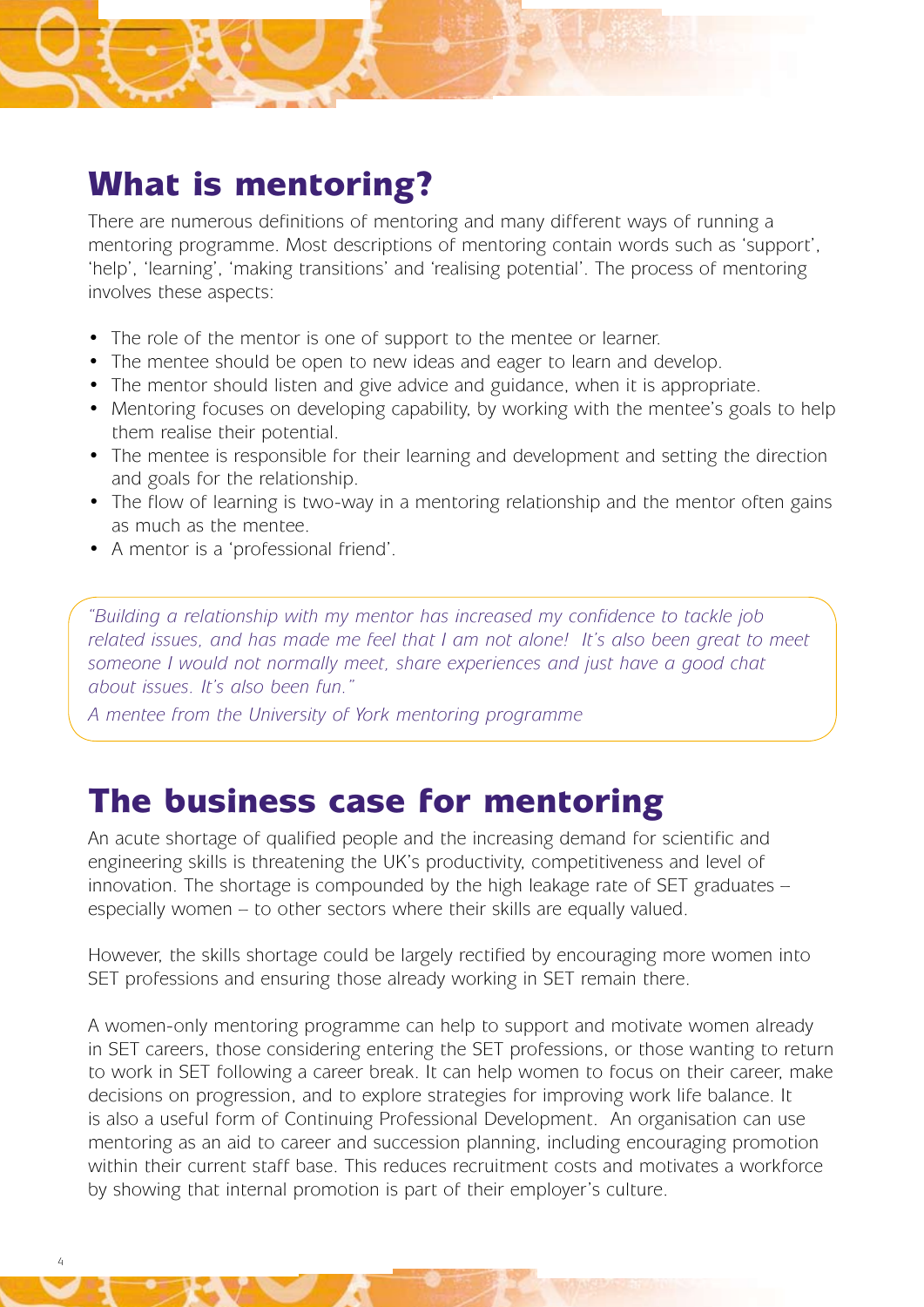## Issues for women in SET careers

Women in SET face different issues and barriers at different stages in their careers. These can be broadly summarised as:

**Starting out** – Balancing decisions about developing a personal life and career can be very difficult, particularly when facing issues such as sustaining a publication record or maintaining the Continuing Professional Development requirements of professional institutions. Generally in SET, there is a lack of part-time and flexible working opportunities and sometimes mobility is essential for career development. Coping with dual career relationships may also pose problems. This, coupled with gender based issues such as the pay gap and the tendency for women to feel they have to work harder than their male counterparts to prove themselves in SET organisations, can have a serious effect on confidence and motivation. In academia, this difficulty can be compounded by short-term contracts with permanent appointments often not made until candidates are in their late twenties or early thirties, just around the time when women may think about starting a family.

**Mid career** – Limited opportunities for women to gain sufficient strategic and operational management experience can be a hindrance in some SET industries. Returning to work after a career break, coping with child-care issues, having a skill or knowledge gap in their specialist area and lack of flexible working opportunities can all impact on this stage of a woman's career progress. A lack of women CEOs and Directors acting as positive role models compounds the problem.

**The glass ceiling** – The barrier to entry into higher management positions, often referred to as the 'glass ceiling', is caused by discrimination against women in the workplace, the inability of women to penetrate the 'old boy's network' and the tendency of executives to promote others like themselves.

*"There were a number of talented women at the Simons Group and we were very keen to retain and develop them. However, as the company is relatively small and its upper echelons were male dominated, we were short of strong female role models. We decided to set up a cross sector, cross disciplinary mentoring programme, inviting senior women from our blue-chip customer base and supply chain to be mentors. This helped us not only to develop our high potential women, but also to improve stakeholder relations and understanding."*

*Sandi Rhys Jones The Simons Group mentoring programme*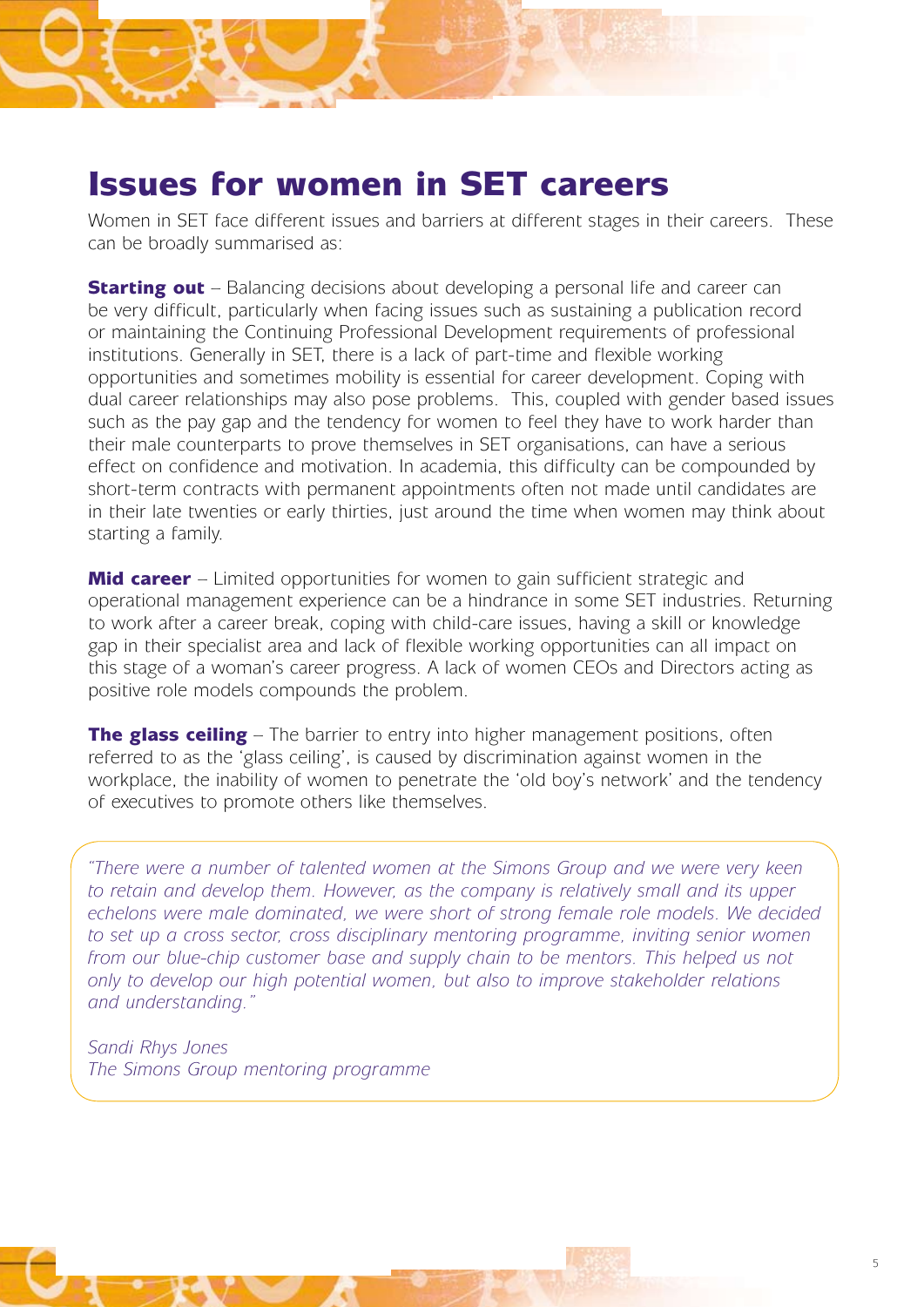

## Case study: The British Pharmacological **Society**

A gender analysis of the membership of the British Pharmacological Society (BPS) by Professor Amrita Ahluwalia, Chair of the BPS Women in Pharmacology Committee, showed that membership was predominantly male, with women making up just 28 percent. Professor Ahluwalia

found that while the number of student members was evenly split between men and women, there was a steady decline within female membership as women moved through their 20s, 30s and into their mid-40s. This contrasted with a steady increase in male membership over this age range, and pointed to a steady 'leakage' of women from the profession at mid-career stage.

With the support of the BPS Council, Professor Ahluwalia turned to the UK Resource Centre for Women in Science, Engineering and Technology for help in setting up a mentoring scheme to support female members of the BPS, to help them to stay in pharmacology and to achieve their full potential. The mentoring scheme was designed to focus on women at an early career stage and the first programme ran in 2005. The scheme – which invites new mentees to join on an annual basis - has reached a total of 38 mentoring pairs, with 66 women involved in the programme to date. Although too early to show an impact on BPS membership statistics, feedback from the mentees is very positive.

## Case study: Peer Mentoring Circles

Peer Mentoring Circles were initially set up by the UK Resource Centre for Women in Science, Engineering and Technology to support women wanting to return to their SET career after a break. The sessions last for around two to three hours and are facilitated by UK Resource Centre for Women in Science, Engineering and Technology regional co-ordinators.

They give the women an opportunity to focus on their current situation and to explore ways of moving forward. The beauty of these groups is that everyone can offer support of some kind: ideas, suggestions, contacts, networks, encouragement, motivation, or simply a willingness to listen.

Sessions can vary and some may be a structured discussion on a particular topic, include a visiting speaker, or a trip to visit a relevant company. Others are an open space where individuals take turns to share their thoughts on a particular issue.

The group members may change as some find employment and new returners join. Some women attend only once, and others attend a few times. For new returners, it is inspiring to hear from those who are progressing successfully, thus returners become role models to others starting out in their journey back to SET. Those back in work may continue to attend as they enjoy networking with other women in SET, especially if they are the only woman working in their company.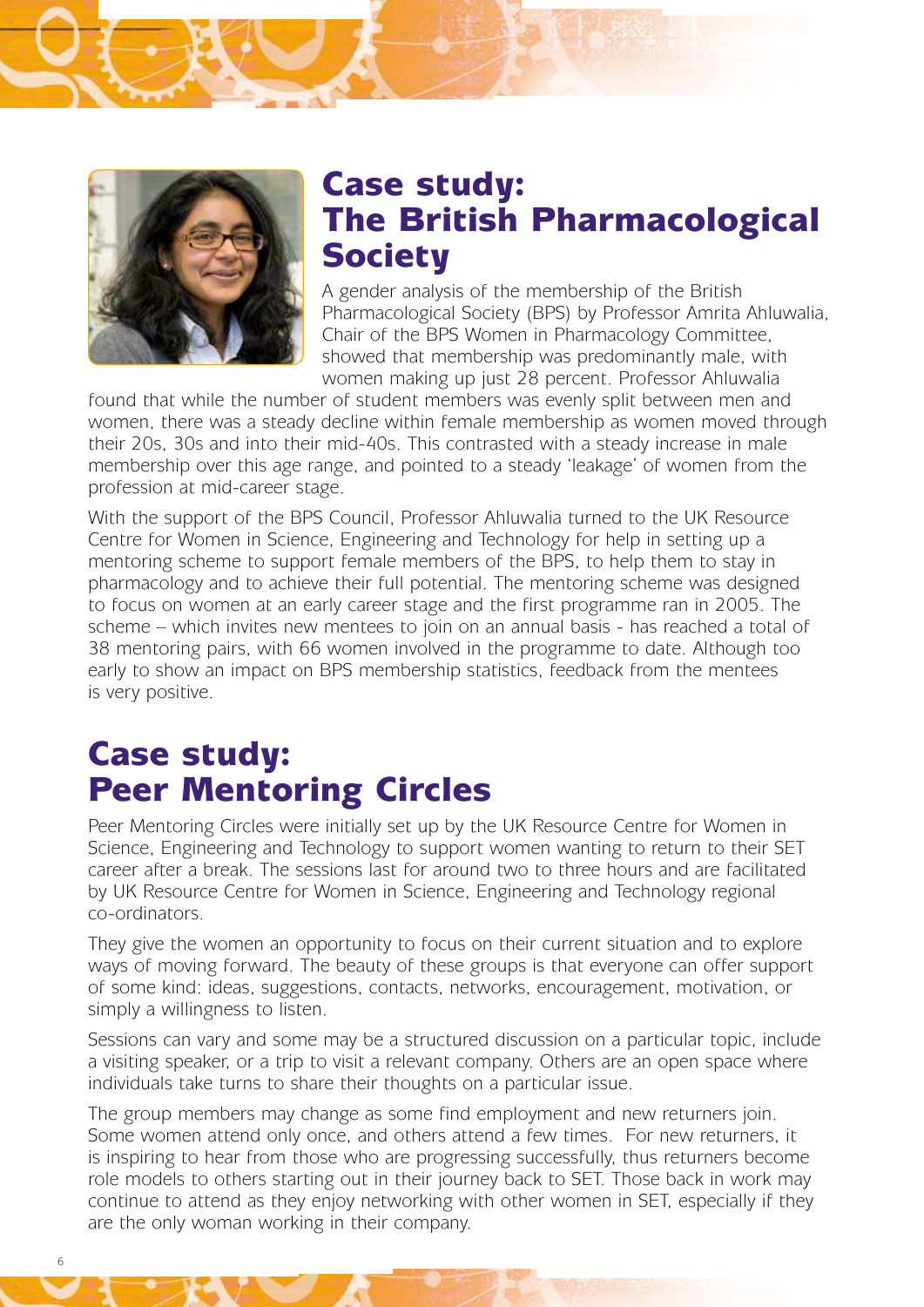## Models of mentoring

Our experience of running mentoring programmes at the UK Resource Centre for Women in Science, Engineering and Technology has taught us that, in designing mentoring programmes, there is no 'one size fits all' solution. Mentoring programmes should be tailored to suit the needs of the mentees and mentors, the environment in which they operate and the resources available.

Mentoring programmes can be run using all female, or both male and female mentors. However, women in non-traditional areas, and in senior positions, often face different barriers and experience different career paths to their male counterparts. Women-only mentoring programmes can provide a safe place to discuss these issues in confidence, whilst also providing much-needed female role models.

| Pal                                                                     | A short term 'buddy' scheme for isolated women new to an<br>organisation or learning environment. It is useful to help them find<br>their way around their new workplace or college and settle into<br>their new role.                                                      |
|-------------------------------------------------------------------------|-----------------------------------------------------------------------------------------------------------------------------------------------------------------------------------------------------------------------------------------------------------------------------|
| <b>Peer</b><br><b>Mentoring</b>                                         | Both parties are of a similar career level and they either take it in<br>turns to mentor each other, or both have similar objectives and<br>help each other by sharing information and ideas.                                                                               |
| <b>Role</b><br><b>Model</b><br><b>Developmental</b><br><b>Mentoring</b> | A confidential, one on one mentoring relationship, based on the<br>mentee's objectives, with regular communication between both<br>parties. The mentor is generally more experienced than the mentee,<br>and often in the same or a similar field.                          |
| <b>Spot</b><br><b>Mentoring</b>                                         | One or two brief communications with a mentor on a specific<br>issue. Not a formal relationship and no agreed objectives to<br>work towards.                                                                                                                                |
| <b>Peer</b><br><b>Mentoring</b><br><b>Circles</b>                       | A group of mentees at a similar career level, or with a shared<br>objective, e.g. wishing to return after a career break, with a<br>facilitator who runs the meeting. Mentees decide on the subjects<br>discussed and support each other in working towards personal goals. |
| <b>E-mentoring</b>                                                      | Mentoring relationships run through an electronic platform or by<br>email. Can be useful if mentor and mentee are geographically distant<br>or cannot meet for other reasons (e.g. child protection).                                                                       |

*"My first mentee now has a job, which she loves and to which she is very well suited. She is still in science, she is using her skills and knowledge and she is very happy. I know that I helped her to achieve this outcome, and it makes me happy too."* 

*Professor Amrita Ahluwalia*

*British Pharmacological Society mentoring programme*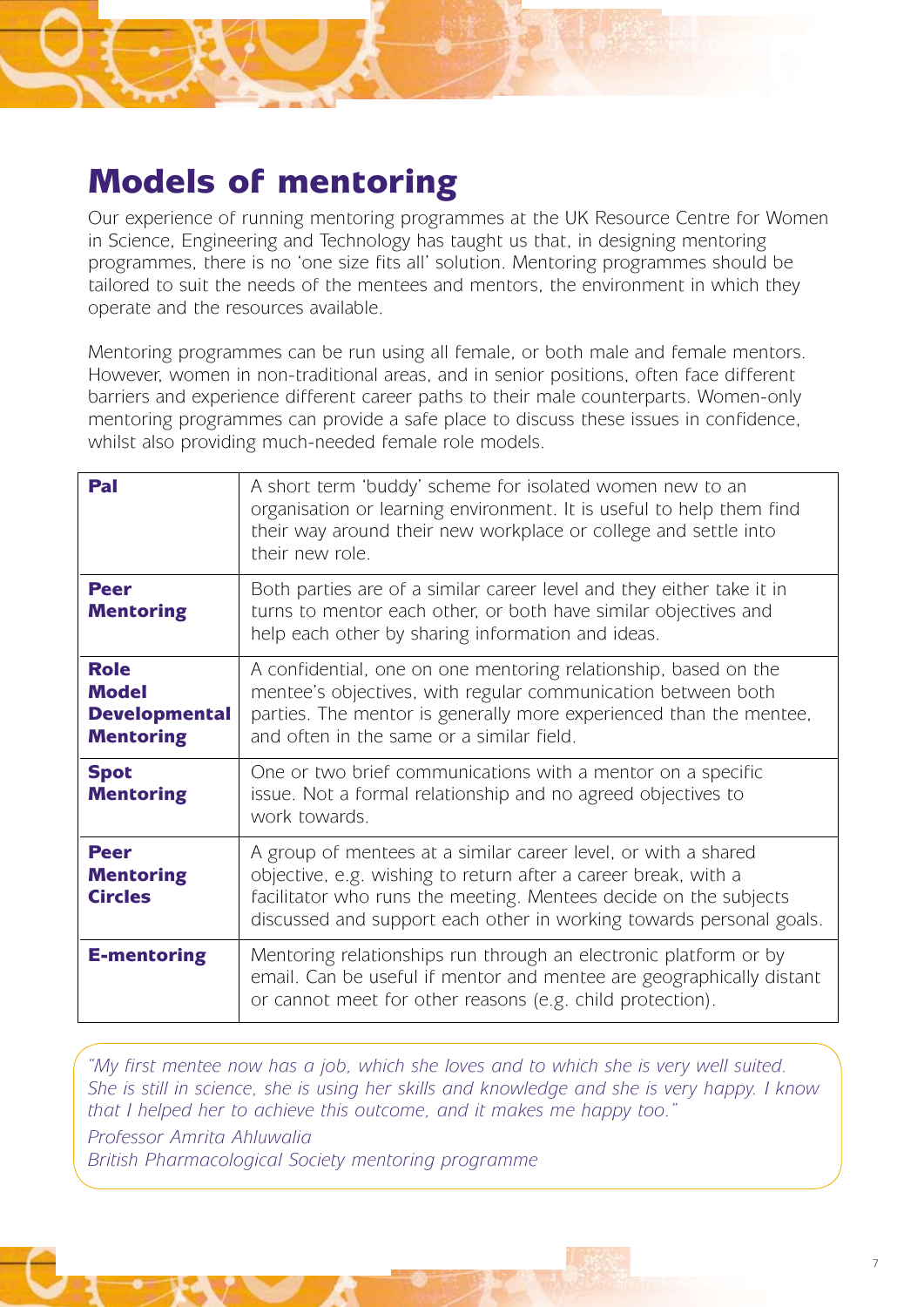

## Case study: The University of York

Like many higher education institutions, the University of York sees less progression to academic careers amongst women SET researchers than their male counterparts, with women generally under-represented in senior academic posts.

Project Manager in Professional and Organisational Development, Tracey Clarke, decided to set up a women-only mentoring scheme as an alternative to traditional training programmes, to help with professional development and enhance potential for career progression.

*"Mentoring can be a very motivating experience for both partners, and can act as a catalyst to progressing your career. Encouragement from a mentor can generate new and different perspectives on a situation – almost like being offered permission to pursue your goals and achieve your ambitions," says Tracey* 

Working with the UK Resource Centre for Women in Science, Engineering and Technology, Tracey learnt how to run a mentoring programme and how to recruit and train mentors and mentees, so she was able to organise future programmes for all staff. Twentyfive female academics took part in the one-year programme, creating 13 mentoring relationships in all (one mentor valiantly took on two mentees).

*Feedback suggested that mentoring was a useful, practical alternative to attending training courses. Says one mentee: "The main thing mentoring offered me was the chance to focus on my own personal career needs, and it gave me the encouragement I needed to start applying for jobs that previously I wouldn't have considered."*

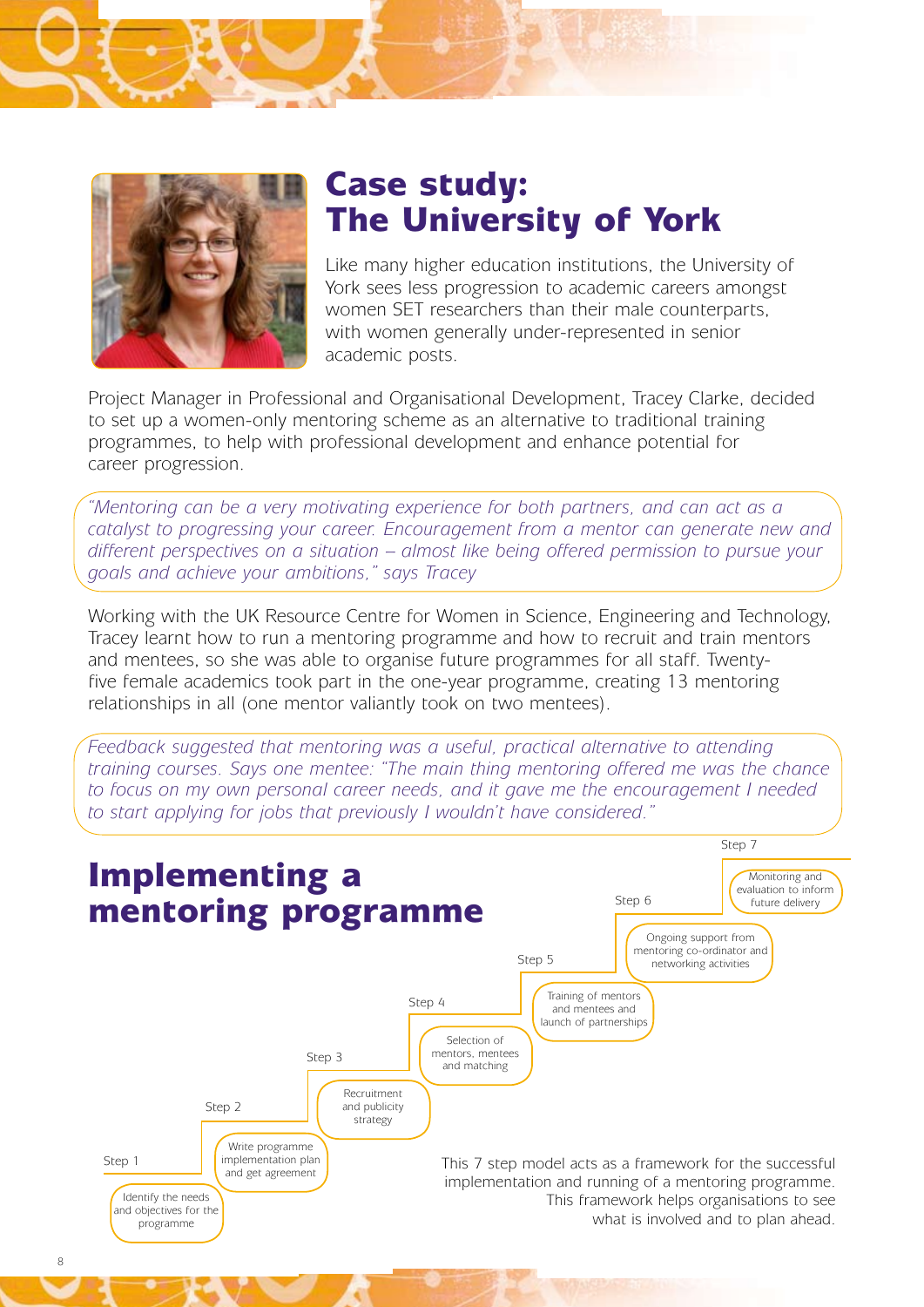#### Step 1 – Identify the need and objectives for the programme

Identify the need for the mentoring programme and outline specifically what you are trying to achieve, e.g. retention of women, their progression to higher levels, the recruitment of more women, attracting women back after maternity leave and helping them settle quickly back into their roles.

Clearly defining the aims and your target group will help you plan the programme, gain senior management support and also ease recruitment and evaluation at the end of the programme.

#### Step 2 – Programme implementation plan

A detailed plan which includes your objectives but also addresses target groups, timescales, budget, training needs etc. is a useful starting point. You can use this, or extracts from it to achieve stakeholder buy-in. Setting up and running any mentoring programme begins by gaining key stakeholder buy-in. Senior management support is vital. By showing their commitment, senior managers will influence others to accept and support the programme in the future. The UK Resource Centre for Women in Science, Engineering and Technology's Public Life Mentoring Programme (see page 11), had the full support of Janet Gaymer, the Commissioner for Public Appointments, and her assistance in communicating information to potential mentors was invaluable for recruitment purposes.

#### Step 3 – Recruitment and publicity

Don't underestimate the need to publicise your programme and actively recruit mentees and mentors by as many means as you can. Concentrate on recruiting mentees first and then recruit mentors to meet their needs. Ensuring that time commitment is made clear to both mentors and mentees at the outset, will set clear expectations for volunteers.

Most organisations will seek mentors from within their own membership, staff or alumni. However, where there is a shortage of suitable women mentors, looking to other organisations or professional bodies may provide a solution. The UKRC's GetSET Women online community provides a pool of SET women at all career stages and from all sectors from which we can recruit mentors. To join or search GetSET Women see www.getsetwomen.org

#### Step 4 – Selection and matching of mentors and mentees

Matching can range from being completely controlled by the mentoring co-ordinator, who takes all matching decisions centrally, to no involvement at all, where mentees select their own mentor.

*"I was immensely flattered to be asked to be a mentor – so mentees shouldn't be afraid to ask. I am always happily surprised that intuitively people want to help. As a mentor, I gained as much if not more than my mentee did from the process."*

*Joanna Embling, Cushman & Wakefield The Association of Women in Property mentoring programme*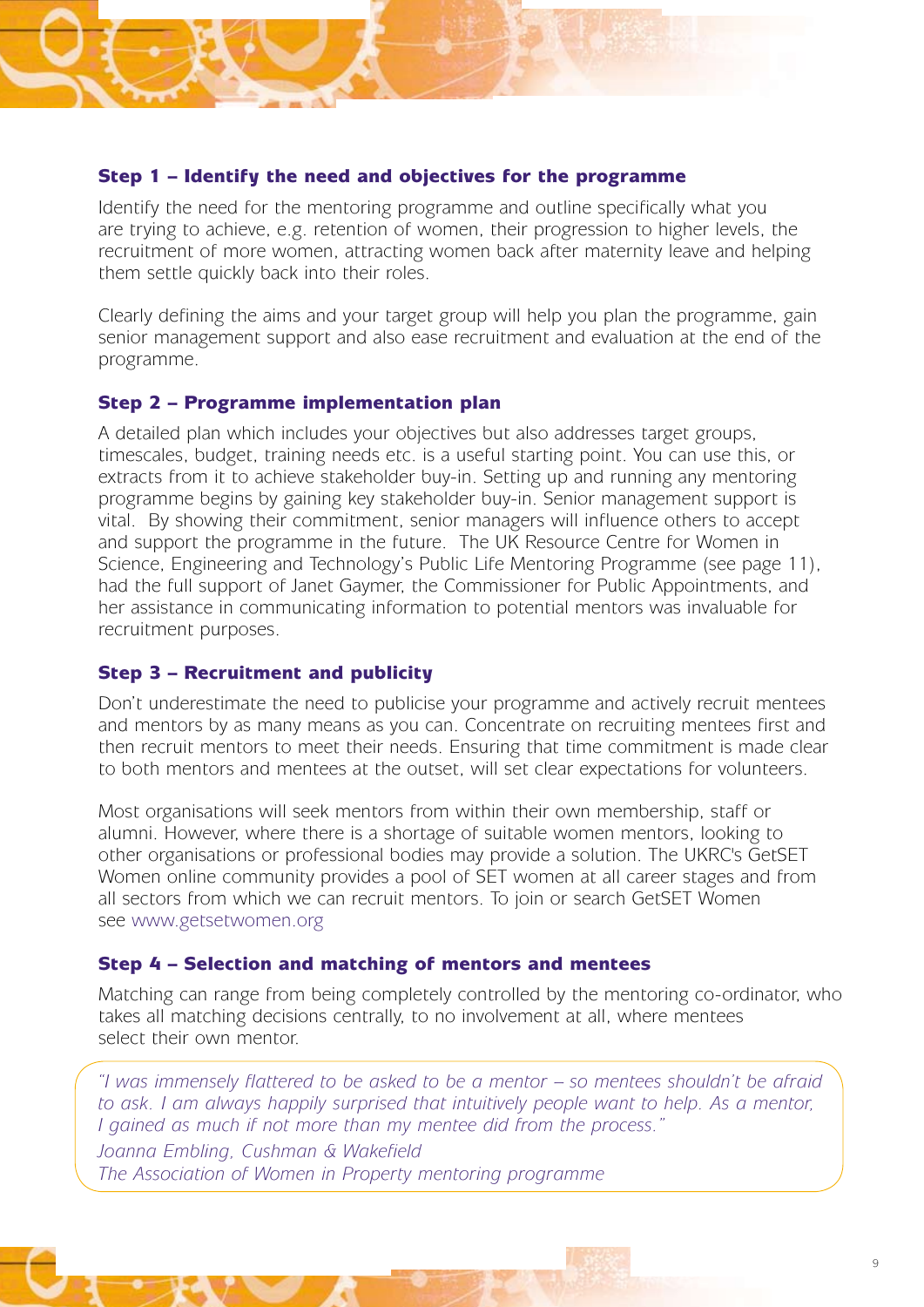The matching process will depend on the structure and aims of the programme. Mentees are usually asked to give details of their own background and what they are looking for in a mentor. Matching can then be made on the basis of relevant shared experience, industry sector, scientific specialism, geographical location, family situation etc. A brief telephone interview with mentee and mentor can enable the co-ordinator to check necessary additional details to make the match.

#### Step 5 – Training of mentors and mentees and launch of partnership

Training both mentor and mentee will help both parties become aware of what to expect from a mentoring relationship, and the roles each can play. Research shows that where mentors and mentees are properly trained in these roles, mentoring relationships are three times more likely to be deemed successful. At the UK Resource Centre for Women in Science, Engineering and Technology we train mentees and mentors together so that they will understand each other's roles as well as the purpose of the programme, and so that they can raise concerns and questions prior to the relationship commencing. By practising mentoring skills in a safe, interactive learning environment, both parties can develop confidence.

In a formal one-to-one mentoring programme, it is useful to cover certain topics. We cover as a minimum:

- The programme aims and objectives
- What mentoring is, including definitions and benefits
- Roles in a mentoring relationship
- The process of mentoring
- Skills required including communication, listening, building rapport, and setting objectives
- Exercises should be practical and interactive giving participants an opportunity to practice in a safe environment
- • Confidentiality and boundaries
- The mentoring contract i.e. the agreement between mentor and mentee
- What happens next including arrangements for monitoring and evaluation

While face-to-face training is preferable, where attendance isn't possible or previous experience of mentoring means participants only require a refresh, the UKRC has developed an electronic training module, which can be completed online. The UKRC also provides 'train the trainer' workshops so that organisations can develop the knowledge and tools they need to run their own programmes independently.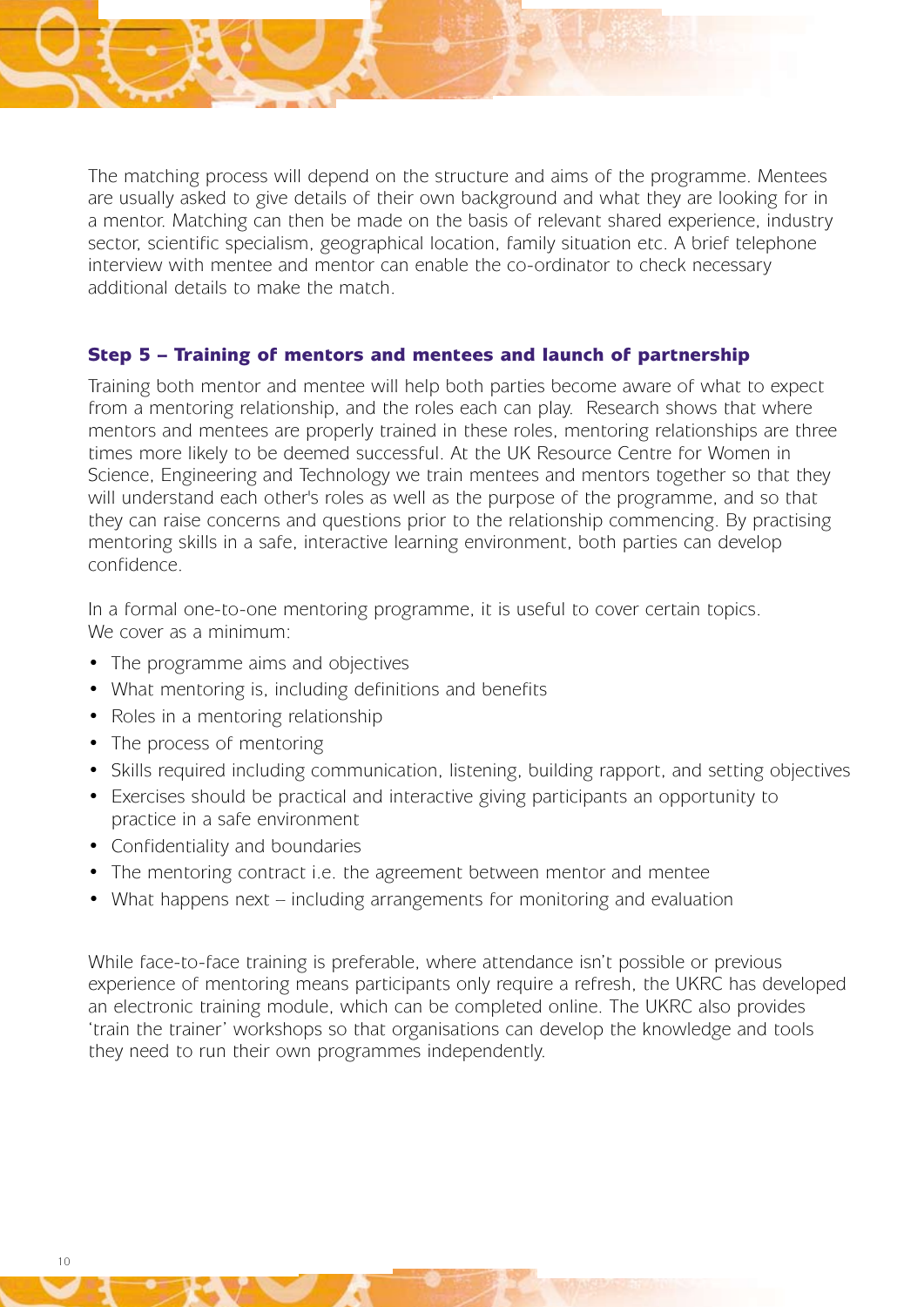## Case study: Mentoring for Public Life

Representation of women on the boards of the 58 science-related public bodies is still at just 26 percent, well below the Government's own target of 40 percent.

To boost the supply of women applying for public appointments, the UK Resource Centre for Women in Science, Engineering and Technology set up a mentoring scheme specifically focused on public life, pairing SET-qualified women who were interested in public appointments with existing members of public boards, both men and women. Potential mentees were found through the UKRC's online resource GetSET Women and the scheme was advertised to existing board members through the Commissioner for Public Appointments and contacts in other Government departments. Twenty-two pairs were matched based on geography and professional interests. The scheme ran for the first time from January to July 2007, with most pairs having contact at least three times. Mentors were also asked to take their mentee to a board meeting so they could meet other members and see first hand how a board operates and the kind of issues it tackles.

The feedback from both mentees and mentors was overwhelmingly positive, with the majority of mentees reporting they felt more confident and more motivated to apply for board vacancies. Says Rachel Tobbell of the UK Resource Centre for Women in Science, Engineering and Technology: *"By taking away some of the mystique which surrounds these bodies, the mentoring scheme has whetted a lot of women's appetites to get involved in public life at this level."*

#### Step 6 – Ongoing support from the mentoring co-ordinator

Ownership of the programme by a named person with the mentoring remit written into their job description, will help keep the programme on track. We calculate that running a nine month mentoring programme of 30 pairs, takes approximately 1 day a month.

By providing a central referral point for mentees and mentors who have questions or problems, the mentoring coordinator can ensure that any issues can be resolved in a timely manner.

At the UKRC we always include a "no-fault divorce clause" which enables mentors and mentees to step out of a relationship at any point if they feel it is not working or a good use of time. Either party can contact the mentoring coordinator to invoke the clause – though in reality this rarely happens. Actively monitoring mentoring activities ensures that participants are maintaining contact and are utilising the appropriate mentoring skills as well as adhering to the values of the mentoring programme. Comments can be recorded and used as part of the evaluation exercise at the end of the programme.

#### Step 7 – Monitoring and evaluation

Review and evaluation should be carried out throughout the programme, and should include outcomes. Evaluations can be carried out in several ways: dated notes during an interview or telephone conversation, focus groups or electronic surveys. Setting clear objectives and targets at the outset will help to evaluate the programme's effectiveness and the feedback collected can be used to inform future improvements.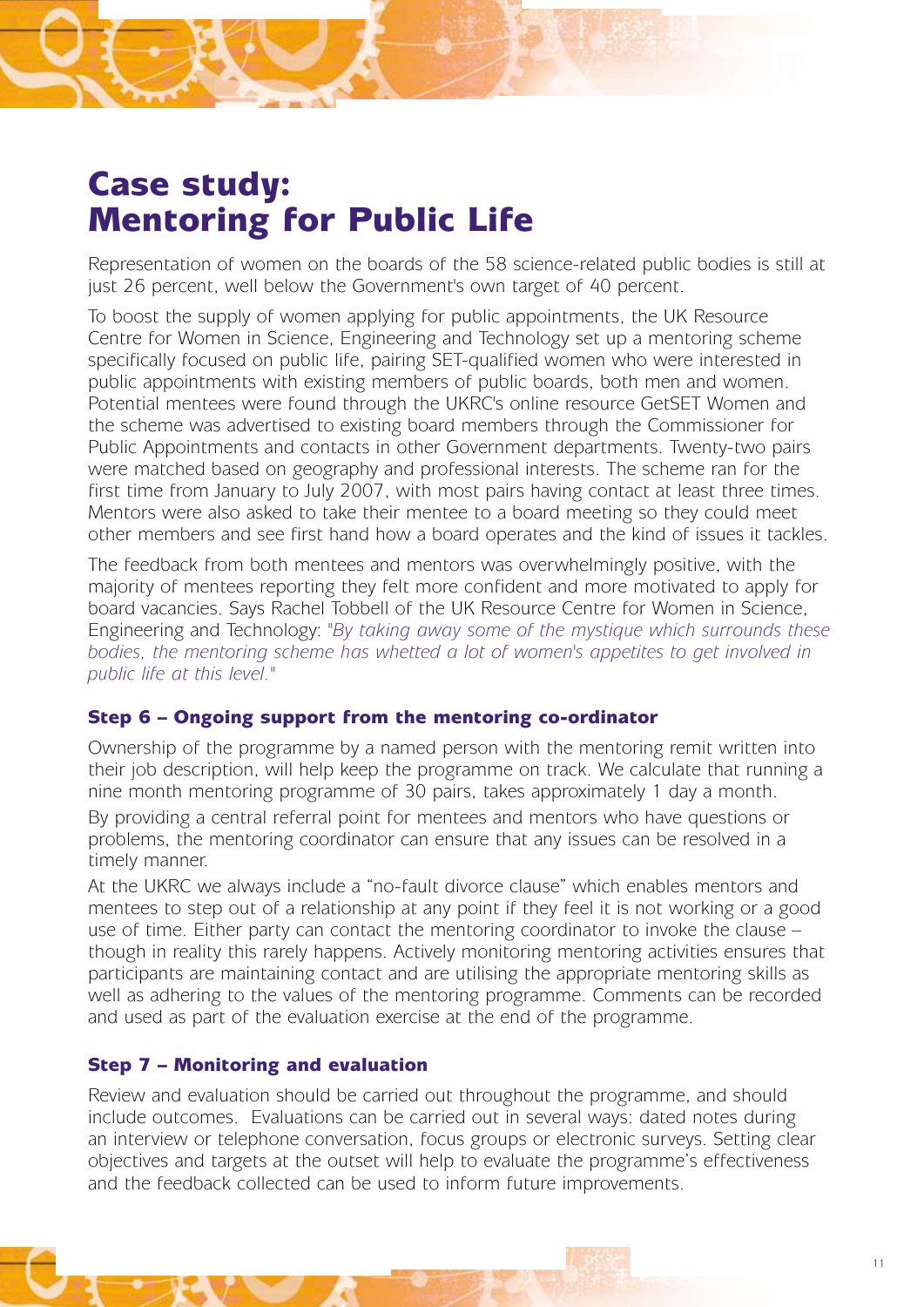#### The mentoring contract and progress record

On the following pages are two of the tools we use in our mentoring programmes. The first is the all important contract, or the agreement between mentee and mentor which sets the foundation of their relationship. This should be discussed and completed at an early stage. It is particularly useful to have some sort of contract within a professional developmental mentoring relationship, to outline what has been agreed including boundaries and confidentiality ground rules.

#### Mentoring Contract

We agree to:

- Respect the development aims of this Mentoring Programme.
- Provide feedback and evaluation as requested by the programme organisers.
- Review our progress regularly against our objectives/plan.
- Meet, speak or e-mail on a regular basis.
- If we cannot attend a scheduled meeting/ telephone conversation, we agree to notify our partner and reschedule.
- We agree that if for any reason either of us is not comfortable in our mentoring relationship, we can end the partnership after consulting with the Mentoring Co-ordinator.

| Our plan for future communication is to:                                                                                                |                   |  |  |
|-----------------------------------------------------------------------------------------------------------------------------------------|-------------------|--|--|
|                                                                                                                                         |                   |  |  |
|                                                                                                                                         |                   |  |  |
| We will abide by the confidentiality rules we choose, and establish boundaries/ limits either<br>party would like to impose. These are: |                   |  |  |
|                                                                                                                                         |                   |  |  |
|                                                                                                                                         |                   |  |  |
| We will agree on some objectives for the mentoring relationship. These are:                                                             |                   |  |  |
|                                                                                                                                         |                   |  |  |
|                                                                                                                                         |                   |  |  |
| Our contact information is as follows (remember to note when you are NOT available also):                                               |                   |  |  |
| Mentor:                                                                                                                                 |                   |  |  |
| Mentee:                                                                                                                                 |                   |  |  |
| Mentor Signature:                                                                                                                       | Mentee Signature: |  |  |
| (Print name)                                                                                                                            | (Print name)      |  |  |
| Date                                                                                                                                    | Date              |  |  |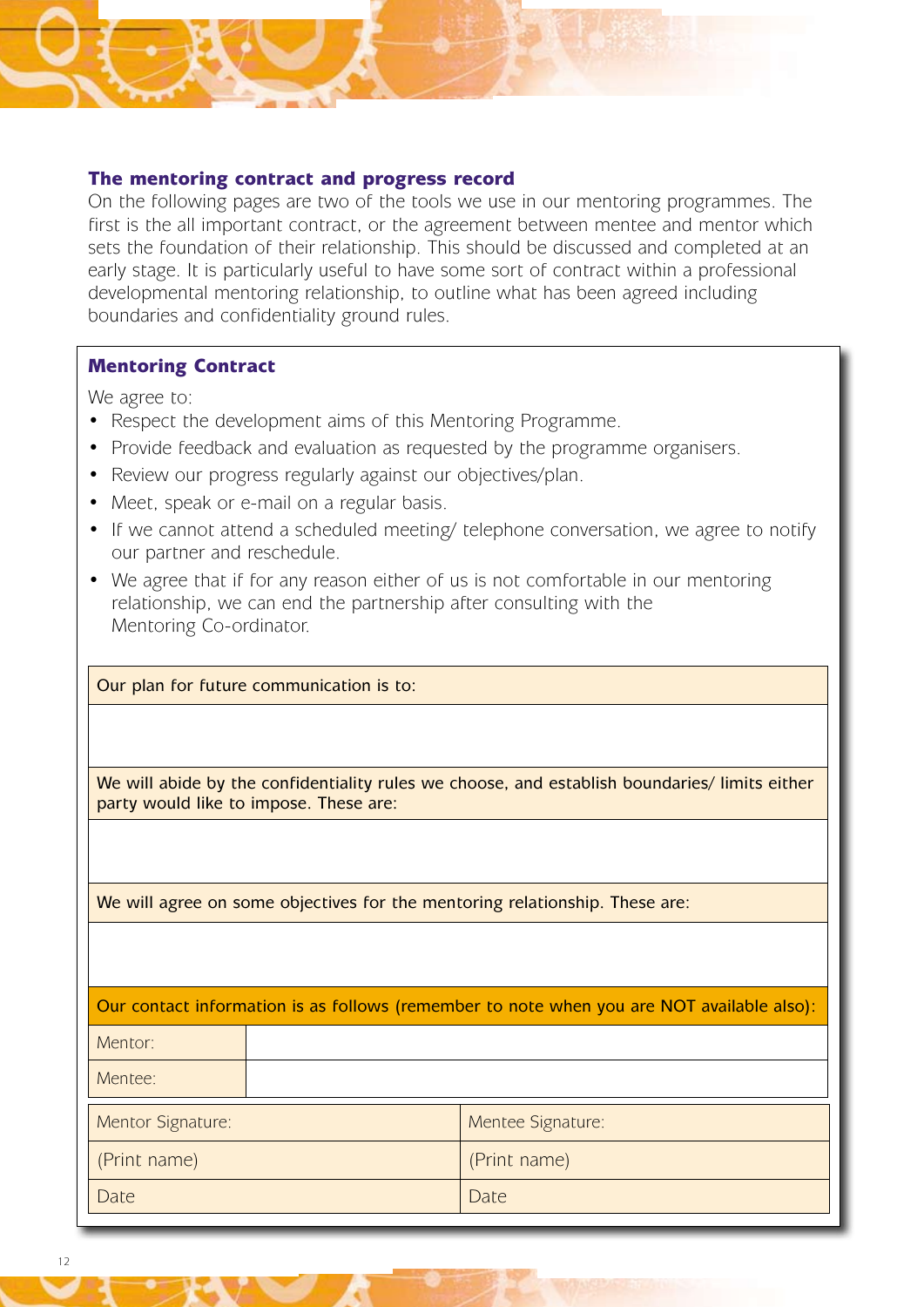#### Mentoring progress record

The mentoring progress record is a useful place to note down what has happened in a meeting, telephone conversation, or a batch of emails. Apart from being a good way to remember what was discussed and what you have agreed to do, it is a useful review document to see how the mentee has progressed. It is also a useful reflection tool for both mentor and mentee as it allows them to think through how their interaction went, and what they might do differently next time.

| Date dialogue took place<br>and location (if face to face)                    |            |
|-------------------------------------------------------------------------------|------------|
| Which topics were covered?                                                    |            |
| How do these relate to the<br>mentees objectives?                             |            |
| What was concluded?                                                           |            |
| What action was agreed<br>(include any deadlines)?                            | By mentor? |
|                                                                               | By mentee? |
| Any reflections on the<br>mentoring dialogue (what<br>went well/ not so well) |            |
| Is there anything I should do<br>differently next time?                       |            |
| Date and location (if face to<br>face) of next dialogue                       |            |
| Items for Agenda                                                              |            |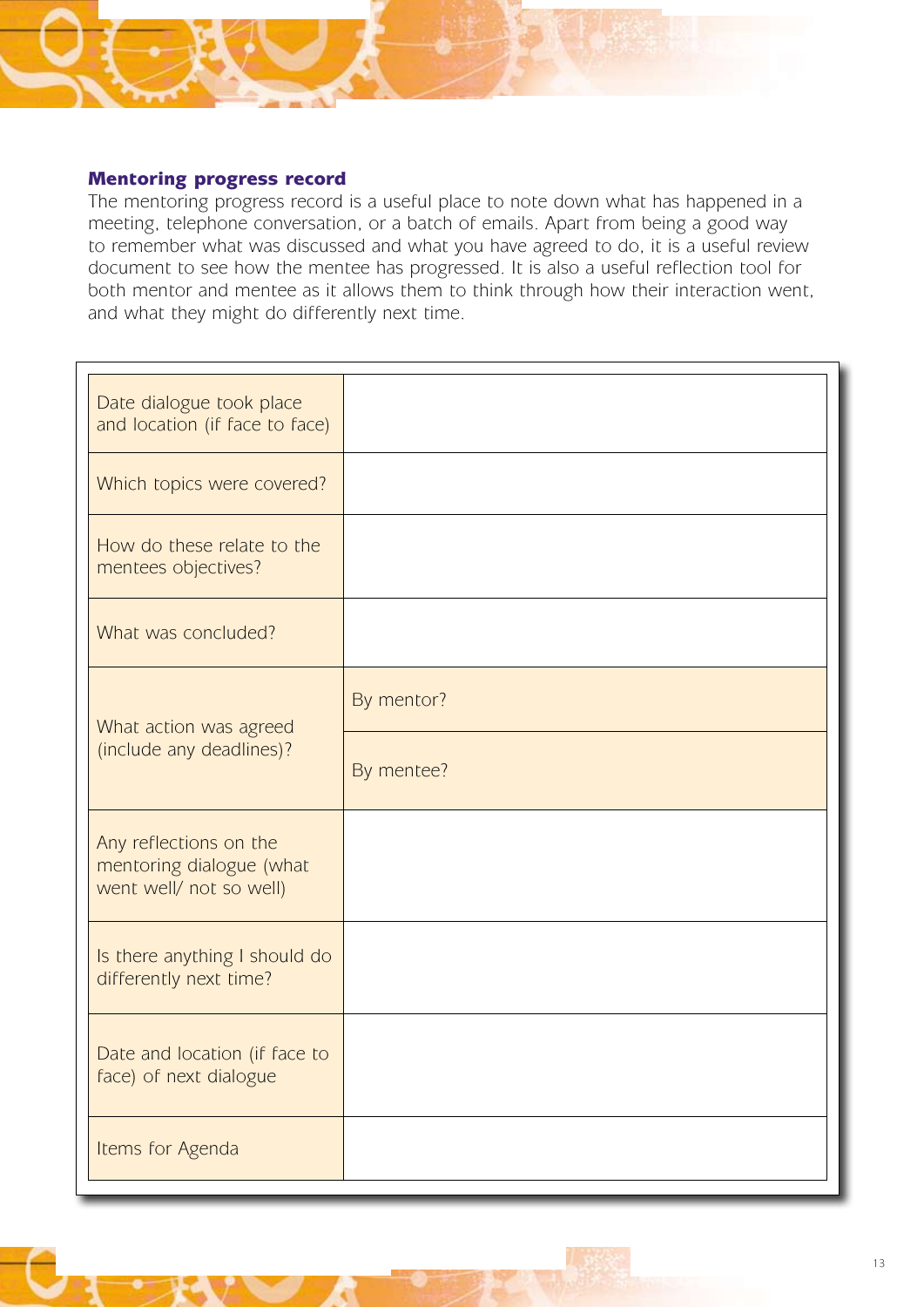# MentorSET

## Independent mentoring – MentorSET

Women in science, technology, engineering and mathematics (STEM) can also find an independent mentor (i.e. outside their place of employment or study) through a UK-wide mentoring scheme called MentorSET.

MentorSET is a project of the Women's Engineering Society and sponsored by the UK Resource Centre for Women in Science, Engineering and Technology.

MentorSET is person-focused scheme which aims to support women wishing to return to work after a career break or wanting to achieve a better work life balance, as well as those hoping to progress their career. MentorSET was set up in 2002 and has now successfully supported hundreds of women. MentorSET runs introductory workshops to prepare women for the mentoring relationship and carefully matches mentors and mentees. The scheme is free to both mentors and mentees. Mentees must be UK residents, working in STEM or wanting to return to a STEM career.

Women can apply online to take part in the scheme at www.mentorset.org.uk or email info@mentorset.org.uk



*"MentorSET matched me really well with my mentor and I couldn't be happier,"* says Dr Nicola Smith, Postdoctoral fellow in Biomedical Research working at the University of Glasgow. *"My first meeting with my mentor changed my entire post-doctoral experience. I was able to see the positives and negatives of my professional situation. I really felt like I was floundering before that meeting and went away with a new perspective and set of goals. Where once I was ready to quit and head back to Australia, I now can't imagine being anywhere else. I owe a lot of that change to my mentor."*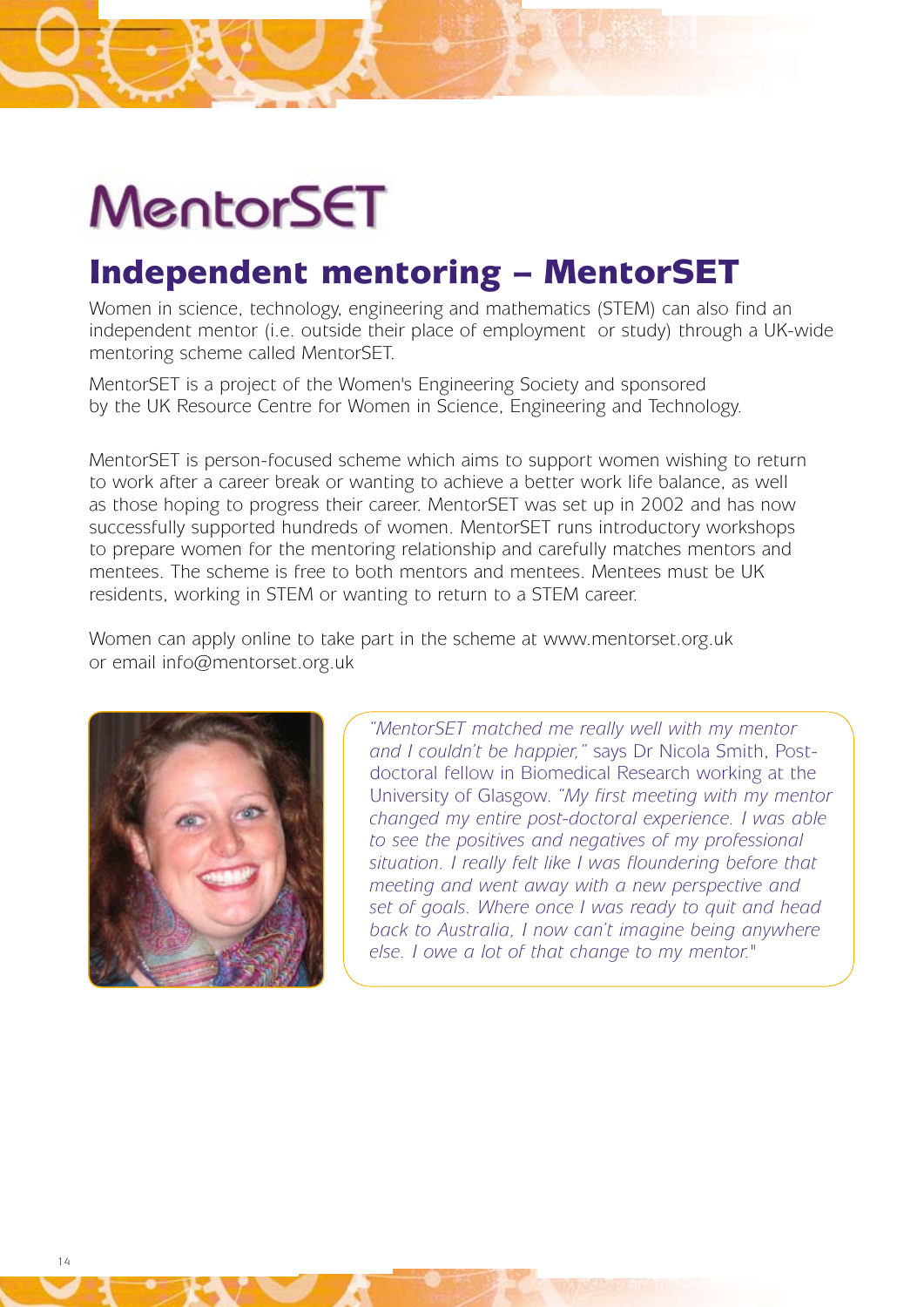## What the UK Resource Centre for Women in SET can offer

The UK Resource Centre for Women in Science, Engineering and Technology has the expertise and resources to help organisations, associations and other bodies to set up their own women-only mentoring programmes in SET. We can also discuss an organisation's current mentoring programme and give advice on how to make it more attractive and accessible to women.

We can assist by running pilot mentoring programmes for the organisation's female employees or members, and the organisation can designate staff members to help so that they too learn how to run a programme. We also offer a "train the trainers" package for in-house mentoring coordinators so that they will be able to undertake the whole process of setting up and running a mentoring programme, including delivering the mentoring training, for themselves.

Please contact the UKRC at info@ukrc4setwomen.org or ring 01274 436485 to find out more.

Other mentoring publications from the UKRC and its partners are listed below. All can be found at www.ukrc4setwomen.org including a list and links to useful resources and organisations offering help.

- Breaking the Barriers: Good Practice in Mentoring
- JIVE: How to Guide Mentoring
- A Guide to Mentoring Female Academics Equality by Degree Transnational Partnership

This guide is part of a series of publications produced by the UKRC that identify and describe good practice in recruiting and retaining women in science, engineering and technology. The guides complement other services and products available through the UKRC. They can be downloaded from the UKRC's website www.ukrc4setwomen.org.